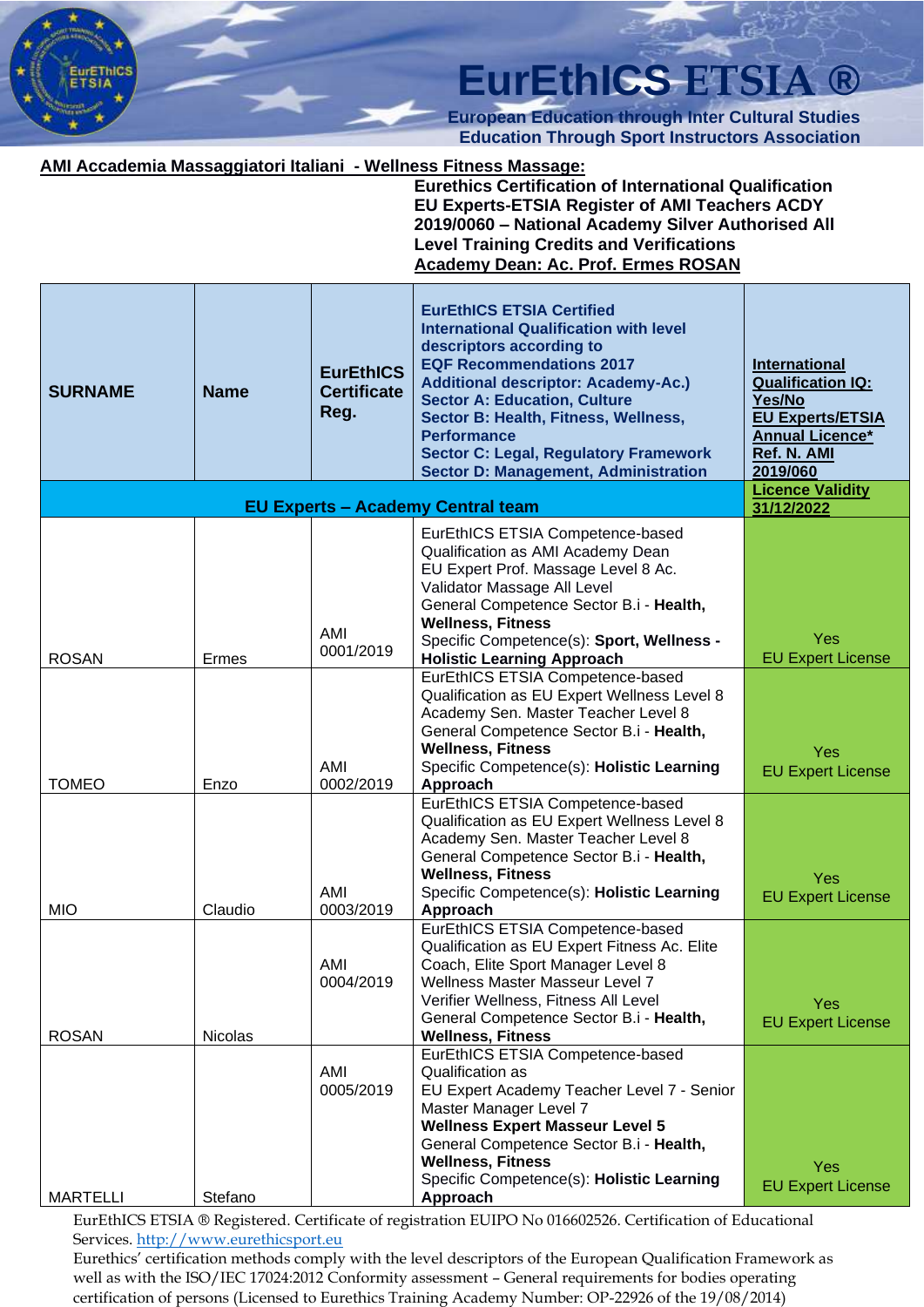

|                                                               |                |                  | Education Through Sport Instructors Association                              |                                    |  |  |
|---------------------------------------------------------------|----------------|------------------|------------------------------------------------------------------------------|------------------------------------|--|--|
|                                                               |                |                  | EurEthICS ETSIA Competence-based                                             |                                    |  |  |
|                                                               |                |                  | Qualification as Wellness Master Expert                                      |                                    |  |  |
|                                                               |                |                  | <b>Masseur and Operator Level 7</b>                                          |                                    |  |  |
|                                                               |                |                  | General Competence Sector B.i - Health,                                      |                                    |  |  |
|                                                               |                |                  | <b>Wellness, Fitness</b>                                                     |                                    |  |  |
|                                                               |                | AMI              | Specific Competence(s): Holistic Learning                                    | Yes                                |  |  |
| DAL BELLO                                                     | Mariangela     | 0006/2019        | <b>Approach - Plantar Reflexology</b>                                        | <b>EU Expert License</b>           |  |  |
|                                                               |                | AMI              | EurEthICS ETSIA Competence-based                                             |                                    |  |  |
|                                                               |                | 0008/2020        | Qualification as EU Expert Wellness Level 8                                  |                                    |  |  |
|                                                               |                |                  | Academy Sen. Master Teacher Level 8                                          |                                    |  |  |
|                                                               |                |                  | General Competence Sector B.i - Health,                                      |                                    |  |  |
|                                                               |                |                  | <b>Wellness, Fitness</b>                                                     |                                    |  |  |
|                                                               |                |                  | Specific Competence(s): Holistic Learning                                    | Yes                                |  |  |
| <b>SANTORO</b>                                                | Claudio        |                  | Approach                                                                     | <b>EU Expert License</b>           |  |  |
|                                                               |                |                  | EurEthICS ETSIA Competence-based                                             |                                    |  |  |
|                                                               |                |                  |                                                                              |                                    |  |  |
|                                                               |                |                  | Qualification as EU Expert Massage Level 7                                   |                                    |  |  |
|                                                               |                |                  | Academy Master Teacher Level 7                                               |                                    |  |  |
|                                                               |                |                  | General Competence Sector B.i - Health,                                      |                                    |  |  |
|                                                               |                |                  | <b>Wellness, Fitness</b>                                                     |                                    |  |  |
|                                                               |                | AMI              | Specific Competence(s): Sport Wellness -                                     | Yes                                |  |  |
| <b>FONTI</b>                                                  | Marco          | 0009/2020        | <b>Holistic Learning Approach</b>                                            | <b>EU Expert License</b>           |  |  |
|                                                               |                |                  | EurEthICS ETSIA Competence-based                                             |                                    |  |  |
|                                                               |                | AMI              | Qualification as EU Expert Wellness Level 8                                  |                                    |  |  |
|                                                               |                | 0010/2019        | Senior Master Teacher Level 8                                                |                                    |  |  |
|                                                               |                |                  | General Competence Sector B.i - Health,                                      |                                    |  |  |
|                                                               |                |                  | <b>Wellness, Fitness</b>                                                     |                                    |  |  |
|                                                               |                |                  | Specific Competence(s): Sport Wellness -                                     | Yes                                |  |  |
| <b>CACCIN</b>                                                 | Monica         |                  | <b>Holistic Learning Approach</b>                                            | <b>EU Expert License</b>           |  |  |
|                                                               |                |                  |                                                                              |                                    |  |  |
| <b>ETSIA Silver Teachers with Certified Academies/Schools</b> |                |                  |                                                                              |                                    |  |  |
|                                                               |                |                  |                                                                              |                                    |  |  |
|                                                               |                |                  | EurEthICS ETSIA Competence-based                                             |                                    |  |  |
|                                                               |                |                  | Qualification as                                                             |                                    |  |  |
|                                                               |                |                  | Wellness Master Masseur Level 7 - AMI                                        |                                    |  |  |
|                                                               |                |                  | <b>HALT Academy Teacher</b>                                                  |                                    |  |  |
|                                                               |                |                  | General Competence Sector B.i - Health,                                      |                                    |  |  |
|                                                               |                |                  | <b>Wellness, Fitness</b>                                                     |                                    |  |  |
|                                                               |                | AMI              | Specific Competence(s): Holistic Learning                                    | Yes                                |  |  |
| <b>TETTAMANTI</b>                                             | Luca           | 0079/2019        | <b>Approach</b>                                                              | <b>ETSIA Silver Licence</b>        |  |  |
|                                                               |                |                  | <b>ETSIA Silver Teachers</b>                                                 |                                    |  |  |
|                                                               |                |                  |                                                                              |                                    |  |  |
|                                                               |                |                  | EurEthICS ETSIA Competence-based                                             |                                    |  |  |
|                                                               |                |                  | Qualification as Sport Master Advisor Level 7                                |                                    |  |  |
|                                                               |                |                  | General Competence Sector B.i - Health,                                      |                                    |  |  |
|                                                               |                |                  | <b>Wellness, Fitness</b>                                                     |                                    |  |  |
|                                                               |                | AMI              | Specific Competence(s): Sport Wellness -                                     | Yes                                |  |  |
| <b>PAVAN</b>                                                  | Alessio        | 0075/2019        | <b>Holistic Learning Approach</b>                                            | <b>ETSIA Silver Licence</b>        |  |  |
|                                                               |                |                  | EurEthICS ETSIA Competence-based                                             |                                    |  |  |
|                                                               |                |                  | Qualification as Sport Master Advisor Level 7                                |                                    |  |  |
|                                                               |                |                  | General Competence Sector B.i - Health,                                      |                                    |  |  |
|                                                               |                |                  | <b>Wellness, Fitness</b>                                                     |                                    |  |  |
|                                                               |                | AMI              | Specific Competence(s): Holistic Learning                                    | Yes                                |  |  |
| <b>BRUCCULERI</b>                                             | Dario          | 0080/2019        | Approach                                                                     | <b>ETSIA Silver Licence</b>        |  |  |
|                                                               |                |                  | EurEthICS ETSIA Competence-based                                             |                                    |  |  |
|                                                               |                |                  | Qualification as Wellness Senior Expert                                      |                                    |  |  |
|                                                               |                |                  | <b>Masseur and Operator Level 6</b>                                          |                                    |  |  |
|                                                               |                |                  | General Competence Sector B.i - Health,                                      |                                    |  |  |
|                                                               |                |                  | <b>Wellness, Fitness</b>                                                     |                                    |  |  |
| <b>SCURTI</b>                                                 | Maria Vittoria | AMI<br>0081/2019 | Specific Competence(s): Sport Wellness,<br><b>Holistic Learning Approach</b> | Yes<br><b>ETSIA Silver Licence</b> |  |  |

EurEthICS ETSIA ® Registered. Certificate of registration EUIPO No 016602526. Certification of Educational Services. [http://www.eurethicsport.eu](http://www.eurethicsport.eu/)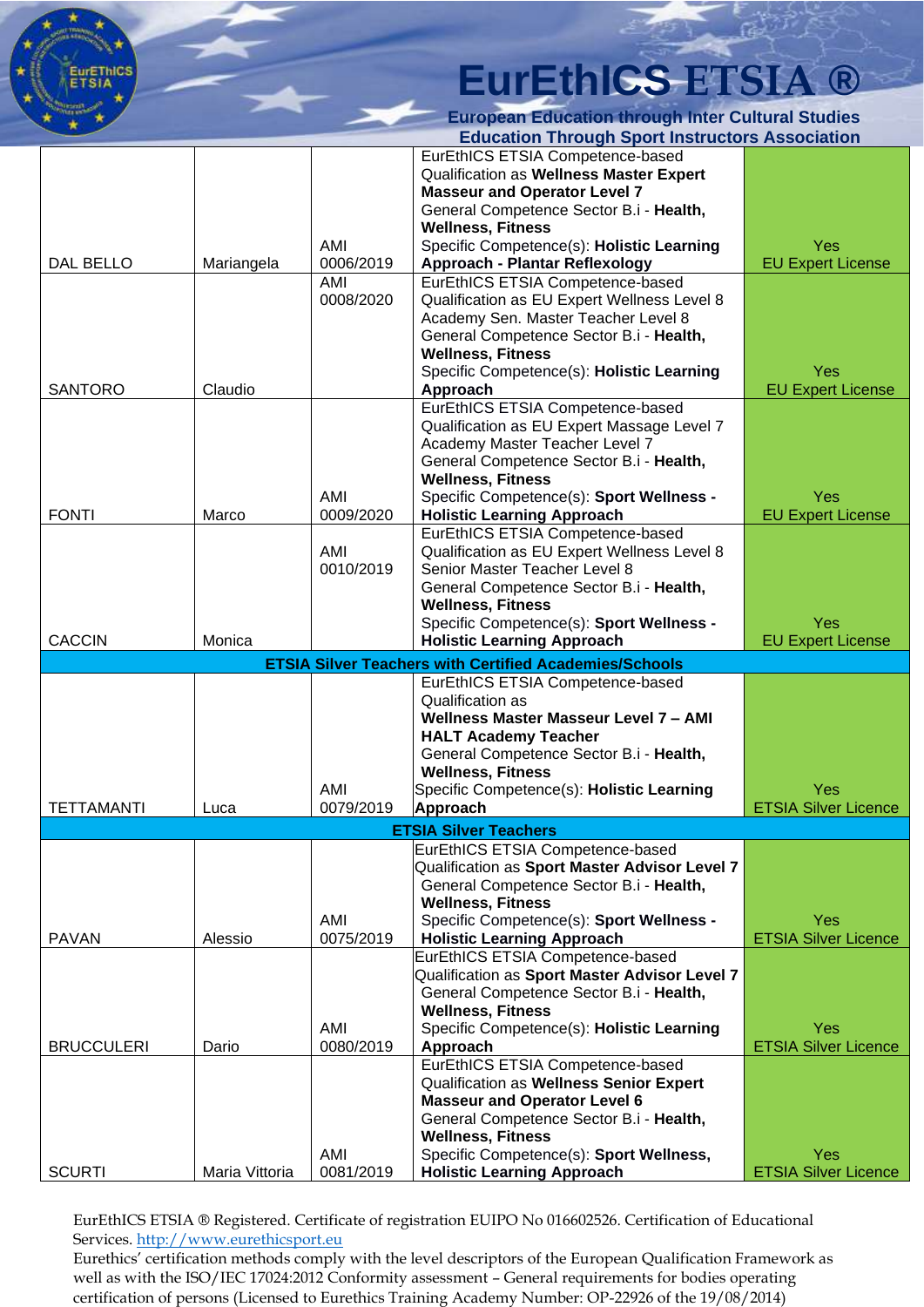

|                       |                |           | Lauvanon Through Opon mon actors Accoonation   |                             |
|-----------------------|----------------|-----------|------------------------------------------------|-----------------------------|
|                       |                |           | EurEthICS ETSIA Competence-based               |                             |
|                       |                |           | Qualification as Exercise for Health Expert    |                             |
|                       |                |           | Level 6, Wellness Masseur Level 4 with         |                             |
|                       |                |           | General Competence Sector B.i - Health,        |                             |
|                       |                | AMI       | Wellness, Fitness - Specific Competence:       | Yes                         |
| <b>SARTORI</b>        | Luisa          | 0048/2019 | <b>Holistic Learning Approach</b>              | <b>ETSIA Silver Licence</b> |
|                       |                |           | EurEthICS ETSIA Competence-based               |                             |
|                       |                |           |                                                |                             |
|                       |                |           | Qualification as Wellness Senior Expert        |                             |
|                       |                |           | <b>Masseur and Operator Level 6</b>            |                             |
|                       |                |           | General Competence Sector B.i - Health,        |                             |
|                       |                |           | <b>Wellness, Fitness</b>                       |                             |
|                       |                | AMI       | Specific Competence(s): Holistic Learning      | Yes                         |
| <b>ANTELLI</b>        | Cristina       | 0053/2019 | <b>Approach - Plantar Reflexology</b>          | <b>ETSIA Silver Licence</b> |
|                       |                |           | EurEthICS ETSIA Competence-based               |                             |
|                       |                |           | Qualification as Wellness Expert Masseur       |                             |
|                       |                |           | and Operator Level 5 with General              |                             |
|                       |                |           |                                                |                             |
|                       |                |           | Competence Sector B.i - Health, Wellness,      |                             |
|                       |                | AMI       | Fitness Specific Competence(s): Holistic       | Yes                         |
| <b>BISACCO</b>        | Fulvia         | 0054/2019 | <b>Learning Approach - Plantar Reflexology</b> | <b>ETSIA Silver Licence</b> |
|                       |                |           | EurEthICS ETSIA Competence-based               |                             |
|                       |                |           | Qualification as Wellness Expert Masseur       |                             |
|                       |                |           | Level 5 with General Competence Sector B.i     |                             |
|                       |                | AMI       | - Health, Wellness, Fitness - Specific         | Yes                         |
| <b>DEL TIN ALFIER</b> | Lorenza        | 0058/2019 | <b>Competence: Holistic Learning Approach</b>  | <b>ETSIA Silver Licence</b> |
|                       |                |           | EurEthICS ETSIA Competence-based               |                             |
|                       |                |           |                                                |                             |
|                       |                |           | Qualification as Wellness Expert Masseur       |                             |
|                       |                |           | Level 5 with General Competence Sector B.i     |                             |
|                       |                | AMI       | - Health, Wellness, Fitness - Specific         | Yes                         |
| <b>PAGANOTTI</b>      | Paola          | 0066/2020 | <b>Competence: Holistic Learning Approach</b>  | <b>ETSIA Silver Licence</b> |
|                       |                |           | EurEthICS ETSIA Competence-based               |                             |
|                       |                |           | Qualification as Wellness Expert Masseur       |                             |
|                       |                |           | Level 5 with General Competence Sector B.i     |                             |
|                       |                | AMI       | - Health, Wellness, Fitness - Specific         | Yes                         |
| <b>MOLMENTI</b>       | Francesco      | 0067/2019 | <b>Competence: Holistic Learning Approach</b>  | <b>ETSIA Silver Licence</b> |
|                       |                |           | EurEthICS ETSIA Competence-based               |                             |
|                       |                |           |                                                |                             |
|                       |                |           | Qualification as Wellness Expert Masseur       |                             |
|                       |                |           | Level 5 with General Competence Sector B.i     |                             |
|                       |                | AMI       | - Health, Wellness, Fitness - Specific         | Yes                         |
| <b>RET</b>            | Daniela        | 0069/2019 | <b>Competence: Holistic Learning Approach</b>  | <b>ETSIA Silver Licence</b> |
|                       |                |           | EurEthICS ETSIA Competence-based               |                             |
|                       |                |           | Qualification as Wellness Expert Masseur       |                             |
|                       |                |           | Level 5 with General Competence Sector B.i     |                             |
|                       |                | AMI       | - Health, Wellness, Fitness - Specific         | Yes                         |
| <b>SMALCHUK</b>       | Olha           | 0071/2019 | <b>Competence: Holistic Learning Approach</b>  | <b>ETSIA Licence</b>        |
|                       |                |           | EurEthICS ETSIA Competence-based               |                             |
|                       |                |           |                                                |                             |
|                       |                |           | Qualification as Wellness Operator Level 5,    |                             |
|                       |                |           | <b>Wellness Masseur Level 4 with General</b>   |                             |
|                       |                |           | Competence Sector B.i - Health, Wellness,      |                             |
|                       |                | AMI       | Fitness - Specific Competence: Holistic        | Yes                         |
| <b>CAMATA</b>         | Enrico         | 0031/2019 | <b>Learning Approach</b>                       | <b>ETSIA Silver License</b> |
|                       |                |           | EurEthICS ETSIA Competence-based               |                             |
|                       |                |           | Qualification as Wellness Masseur Level 4      |                             |
|                       |                |           | with General Competence Sector B.i -           |                             |
|                       |                | AMI       | Health, Wellness, Fitness - Specific           | Yes                         |
| <b>MUCIGNAT</b>       | <b>Dolores</b> | 0044/2019 | <b>Competence: Holistic Learning Approach</b>  | <b>ETSIA Silver Licence</b> |
|                       |                |           |                                                |                             |
|                       |                |           | EurEthICS ETSIA Competence-based               |                             |
|                       |                | AMI       | Qualification as Wellness Masseur Level 4      | Yes                         |
| <b>NERLATI</b>        | Laura          | 0045/2019 | with General Competence Sector B.i -           | <b>ETSIA Silver Licence</b> |

EurEthICS ETSIA ® Registered. Certificate of registration EUIPO No 016602526. Certification of Educational Services. [http://www.eurethicsport.eu](http://www.eurethicsport.eu/)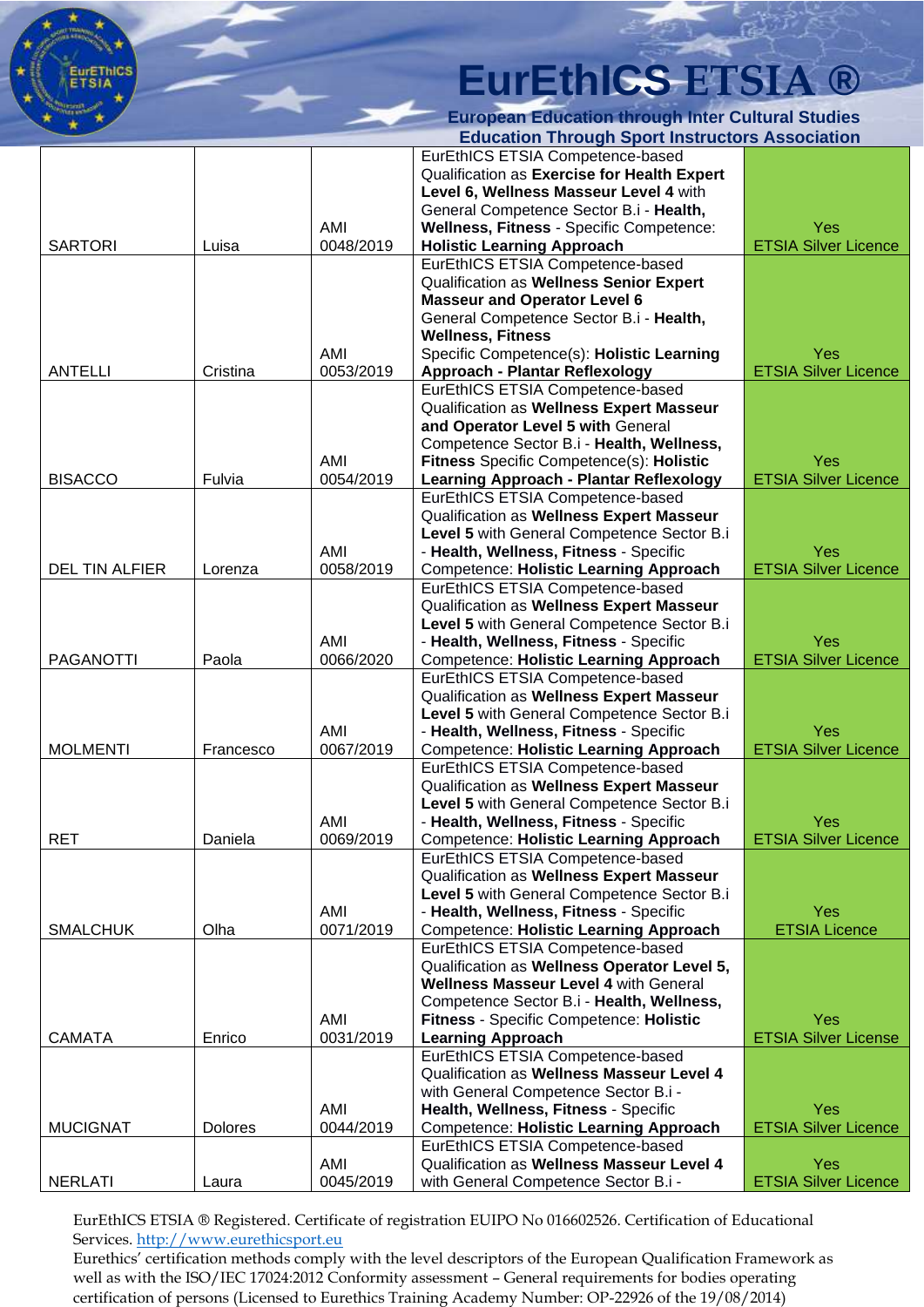

|                 |                |           | Lauvanon Through Opon mon uctors Association   |                             |
|-----------------|----------------|-----------|------------------------------------------------|-----------------------------|
|                 |                |           | Health, Wellness, Fitness - Specific           |                             |
|                 |                |           | <b>Competence: Holistic Learning Approach</b>  |                             |
|                 |                |           | EurEthICS ETSIA Competence-based               |                             |
|                 |                |           | Qualification as Wellness Masseur Level 4      |                             |
|                 |                |           | with General Competence Sector B.i -           |                             |
|                 |                | AMI       | Health, Wellness, Fitness - Specific           | Yes                         |
| <b>TUDOR</b>    | Carol          | 0049/2019 | <b>Competence: Holistic Learning Approach</b>  | <b>ETSIA Silver Licence</b> |
|                 |                |           | EurEthICS ETSIA Competence-based               |                             |
|                 |                |           | Qualification as Wellness Masseur Level 4      |                             |
|                 |                |           | with General Competence Sector B.i -           |                             |
|                 |                | AMI       | Health, Wellness, Fitness - Specific           | <b>Yes</b>                  |
| <b>BONEL</b>    | Chiara         | 0102/2020 | <b>Competence: Holistic Learning Approach</b>  | <b>ETSIA Silver Licence</b> |
|                 |                |           | EurEthICS ETSIA Competence-based               |                             |
|                 |                |           | Qualification as Wellness Masseur Level 4      |                             |
|                 |                |           | with General Competence Sector B.i -           |                             |
|                 |                | AMI       | Health, Wellness, Fitness - Specific           | Yes                         |
| <b>CARROZZI</b> | <b>Barbara</b> | 0103/2020 | <b>Competence: Holistic Learning Approach</b>  | <b>ETSIA Silver Licence</b> |
|                 |                |           | EurEthICS ETSIA Competence-based               |                             |
|                 |                |           | Qualification as Wellness Expert Masseur       |                             |
|                 |                |           | Level 5 with General Competence Sector B.i     |                             |
|                 |                | AMI       | - Health, Wellness, Fitness - Specific         | Yes                         |
| <b>COSSA</b>    | Irene          | 0105/2020 | Competence: Plantar Reflexology                | <b>ETSIA Silver Licence</b> |
|                 |                |           | EurEthICS ETSIA Competence-based               |                             |
|                 |                |           | Qualification as Wellness Masseur Level 4      |                             |
|                 |                |           | with General Competence Sector B.i -           |                             |
|                 |                |           | Health, Wellness, Fitness - Specific           |                             |
|                 |                | AMI       | <b>Competence: Holistic Learning</b>           | Yes                         |
| <b>IACONO</b>   | Alessandro     | 0114/2020 | Approachmartelli                               | <b>ETSIA Silver Licence</b> |
|                 |                |           | EurEthICS ETSIA Competence-based               |                             |
|                 |                |           | Qualification as Wellness Masseur Level 4      |                             |
|                 |                |           | with General Competence Sector B.i -           |                             |
|                 |                | AMI       | Health, Wellness, Fitness - Specific           | Yes                         |
| <b>OLIVIERI</b> | Sonia          | 0116/2020 | <b>Competence: Holistic Learning Approach</b>  | <b>ETSIA Silver Licence</b> |
|                 |                |           | EurEthICS ETSIA Competence-based               |                             |
|                 |                |           | Qualification as Wellness Masseur Level 4      |                             |
|                 |                |           | with General Competence Sector B.i -           |                             |
|                 |                | AMI       | Health, Wellness, Fitness - Specific           | Yes                         |
| <b>QUAGLIA</b>  | Federica       | 0117/2020 | <b>Competence: Holistic Learning Approach</b>  | <b>ETSIA Silver Licence</b> |
|                 |                |           | EurEthICS ETSIA Competence-based               |                             |
|                 |                |           | Qualification as Wellness Masseur Level 4      |                             |
|                 |                |           | with General Competence Sector B.i -           |                             |
|                 |                | AMI       | Health, Wellness, Fitness - Specific           | <b>Yes</b>                  |
| <b>RAFFIN</b>   | Gloria         | 0118/2020 | <b>Competence: Holistic Learning Approach</b>  | <b>ETSIA Silver Licence</b> |
|                 |                |           | EurEthICS ETSIA Competence-based               |                             |
|                 |                |           | Qualification as Wellness Masseur Level 4      |                             |
|                 |                |           | with General Competence Sector B.i -           |                             |
|                 |                | AMI       | Health, Wellness, Fitness - Specific           | Yes                         |
| <b>SENSI</b>    | Claudio        | 0119/2020 | <b>Competence: Holistic Learning Approach</b>  | <b>ETSIA Silver Licence</b> |
|                 |                |           | EurEthICS ETSIA Competence-based               |                             |
|                 |                |           | Qualification as Wellness Masseur Level 4      |                             |
|                 |                |           | <b>Fitness Instructor Level 4 with General</b> |                             |
|                 |                |           | Competence Sector B.i - Health, Wellness,      |                             |
|                 |                | AMI       | <b>Fitness - Specific Competence: Holistic</b> | Yes                         |
| <b>ZILLE</b>    | Marzia         | 0122/2020 | <b>Learning Approach</b>                       | <b>ETSIA Silver Licence</b> |
|                 |                |           | EurEthICS ETSIA Competence-based               |                             |
|                 |                |           | Qualification as Wellness Masseur Level 4      |                             |
|                 |                |           | with General Competence Sector B.i -           |                             |
|                 |                | AMI       | Health, Wellness, Fitness - Specific           | Yes                         |
| <b>ZORZIT</b>   | Huber          | 0123/2020 | <b>Competence: Holistic Learning Approach</b>  | <b>ETSIA Silver Licence</b> |

EurEthICS ETSIA ® Registered. Certificate of registration EUIPO No 016602526. Certification of Educational Services. [http://www.eurethicsport.eu](http://www.eurethicsport.eu/)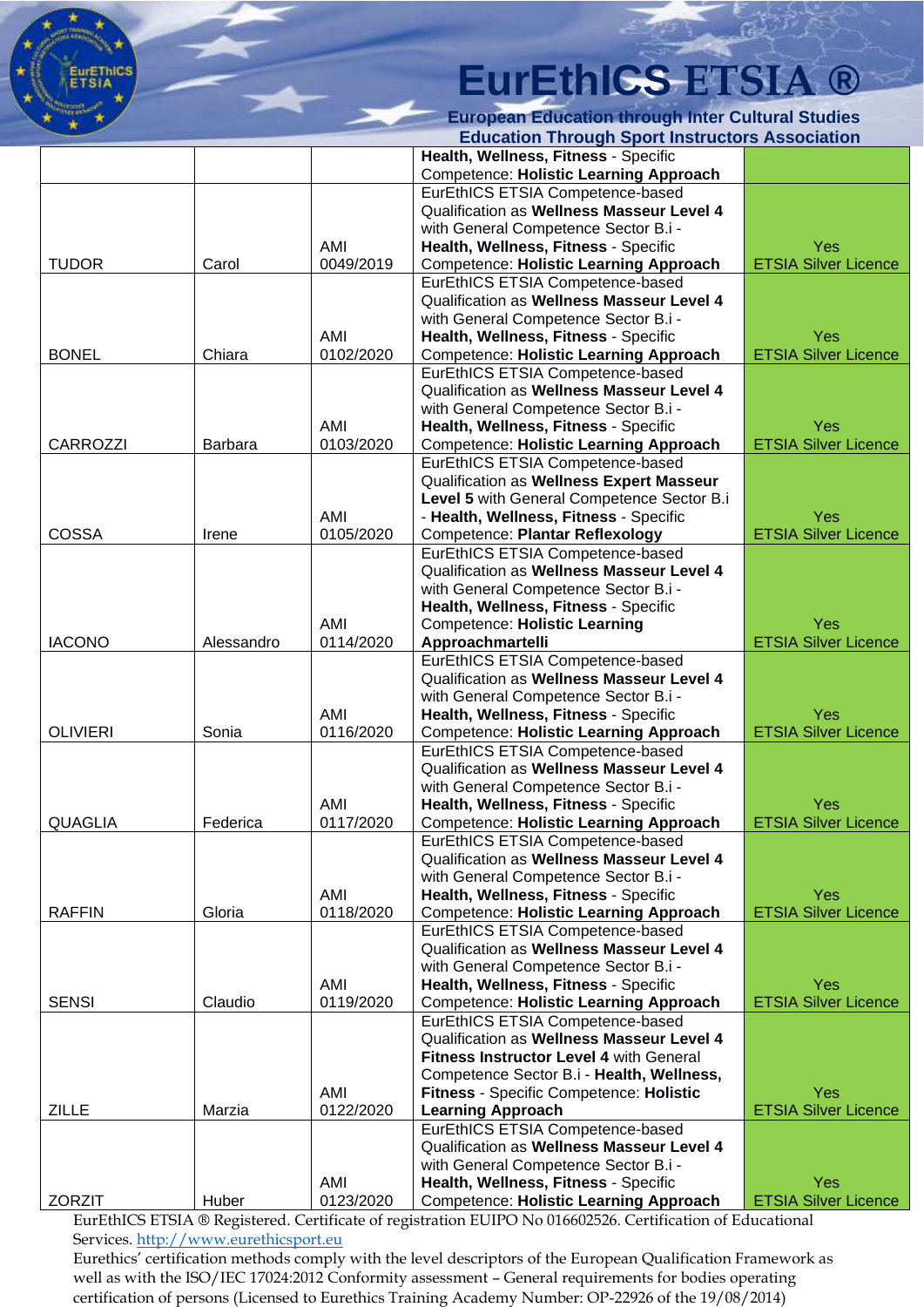

|                     |         |            | Luuvanon Tinough opon misu uvuois Associatioi |                             |
|---------------------|---------|------------|-----------------------------------------------|-----------------------------|
|                     |         |            | EurEthICS ETSIA Competence-based              |                             |
|                     |         |            | Qualification as Academy Master Teacher       |                             |
|                     |         |            | <b>Wellness Masseur Level 7 with General</b>  |                             |
|                     |         |            | Competence Sector B.i - Health, Wellness,     |                             |
|                     |         | AMI        | Fitness - Specific Competence: Holistic       | Yes                         |
|                     | Daniele |            |                                               |                             |
| <b>FINCATO</b>      |         | 0160/2021  | <b>Learning Approach and Naturopathy</b>      | <b>ETSIA Silver Licence</b> |
|                     |         |            | EurEthICS ETSIA Competence-based              |                             |
|                     |         |            | Qualification as Wellness Operator Level 4    |                             |
|                     |         |            | General Competence Sector B.i - Health,       |                             |
|                     |         | AMI        | <b>Wellness, Fitness</b>                      | Yes                         |
| <b>TOMADINI</b>     | Giuliaa | 0171/2022  | Specific Competence: Plantar Reflexology      | <b>ETSIA Silver Licence</b> |
|                     |         |            |                                               |                             |
|                     |         |            | EurEthICS ETSIA Competence-based              |                             |
|                     |         |            | Qualification as Wellness Operator Level 4    |                             |
|                     |         |            | General Competence Sector B.i - Health,       |                             |
|                     |         | AMI        | <b>Wellness, Fitness</b>                      | Yes                         |
| <b>SUTTO</b>        | Delia   | 0172/2022  | Specific Competence: Plantar Reflexology      | <b>ETSIA Silver Licence</b> |
|                     |         |            | EurEthICS ETSIA Competence-based              |                             |
|                     |         |            | Qualification as Wellness Operator Level 4    |                             |
|                     |         |            |                                               |                             |
|                     |         |            | General Competence Sector B.i - Health,       |                             |
|                     |         | AMI        | <b>Wellness, Fitness</b>                      | Yes                         |
| DE PICCOLI          | Sabrina | 0173/2022  | Specific Competence: Plantar Reflexology      | <b>ETSIA Silver Licence</b> |
|                     |         |            | EurEthICS ETSIA Competence-based              |                             |
|                     |         |            | Qualification as Wellness Operator Level 4    |                             |
|                     |         |            |                                               |                             |
|                     |         |            | General Competence Sector B.i - Health,       |                             |
|                     |         | AMI        | <b>Wellness, Fitness</b>                      | Yes                         |
| <b>BOSCOLO NALE</b> | Manuela | 0174/2022  | Specific Competence: Plantar Reflexology      | <b>ETSIA Silver Licence</b> |
|                     |         |            | EurEthICS ETSIA Competence-based              |                             |
|                     |         |            | <b>Qualification as</b>                       |                             |
|                     |         |            | <b>Wellness Expert Masseur Level 5</b>        |                             |
|                     |         |            |                                               |                             |
|                     |         |            | General Competence Sector B.i - Health,       |                             |
|                     |         |            | <b>Wellness, Fitness</b>                      |                             |
|                     |         | AMI        | Specific Competence(s): Sport Wellness -      | Yes                         |
| <b>MAGNI</b>        | Silvia  | 0178/2022  | <b>Holistic Learning Approach</b>             | <b>ETSIA Silver Licence</b> |
|                     |         |            | EurEthICS ETSIA Competence-based              |                             |
|                     |         |            | Qualification as Wellness Masseur Level 4     |                             |
|                     |         |            |                                               |                             |
|                     |         |            | General Competence Sector B.i - Health,       |                             |
|                     |         |            | <b>Wellness, Fitness</b>                      |                             |
|                     |         | AMI        | Specific Competence(s): Sport Wellness -      | Yes                         |
| <b>BATTISTELLA</b>  | Afra    | 0184/2022  | <b>Holistic Learning Approach</b>             | <b>ETSIA Silver Licence</b> |
|                     |         |            | EurEthICS ETSIA Competence-based              |                             |
|                     |         |            | Qualification as Wellness Masseur Level 4     |                             |
|                     |         |            |                                               |                             |
|                     |         |            | General Competence Sector B.i - Health,       |                             |
|                     |         |            | <b>Wellness, Fitness</b>                      |                             |
|                     |         | AMI        | Specific Competence(s): Sport Wellness -      | Yes                         |
| <b>BURINI</b>       | Dania   | 0185/2022  | <b>Holistic Learning Approach</b>             | <b>ETSIA Silver Licence</b> |
|                     |         |            | EurEthICS ETSIA Competence-based              |                             |
|                     |         |            | Qualification as Wellness Masseur Level 4     |                             |
|                     |         |            |                                               |                             |
|                     |         | AMI        | General Competence Sector B.i - Health,       |                             |
|                     |         | 00186/2022 | <b>Wellness, Fitness</b>                      |                             |
|                     |         |            | Specific Competence(s): Sport Wellness -      | Yes                         |
| <b>CASSAN</b>       | Moreno  |            | <b>Holistic Learning Approach</b>             | <b>ETSIA Silver Licence</b> |
|                     |         |            | EurEthICS ETSIA Competence-based              |                             |
|                     |         |            | Qualification as Wellness Masseur Level 4     |                             |
|                     |         |            | General Competence Sector B.i - Health,       |                             |
|                     |         |            |                                               |                             |
|                     |         |            | <b>Wellness, Fitness</b>                      |                             |
|                     |         | AMI        | Specific Competence(s): Sport Wellness -      | Yes                         |
| <b>CIVATI</b>       | Maria   | 00187/2022 | <b>Holistic Learning Approach</b>             | <b>ETSIA Silver Licence</b> |
|                     |         |            | EurEthICS ETSIA Competence-based              |                             |
|                     | Claudia |            | Qualification as Wellness Masseur Level 4     |                             |
|                     |         |            |                                               |                             |

EurEthICS ETSIA ® Registered. Certificate of registration EUIPO No 016602526. Certification of Educational Services. [http://www.eurethicsport.eu](http://www.eurethicsport.eu/)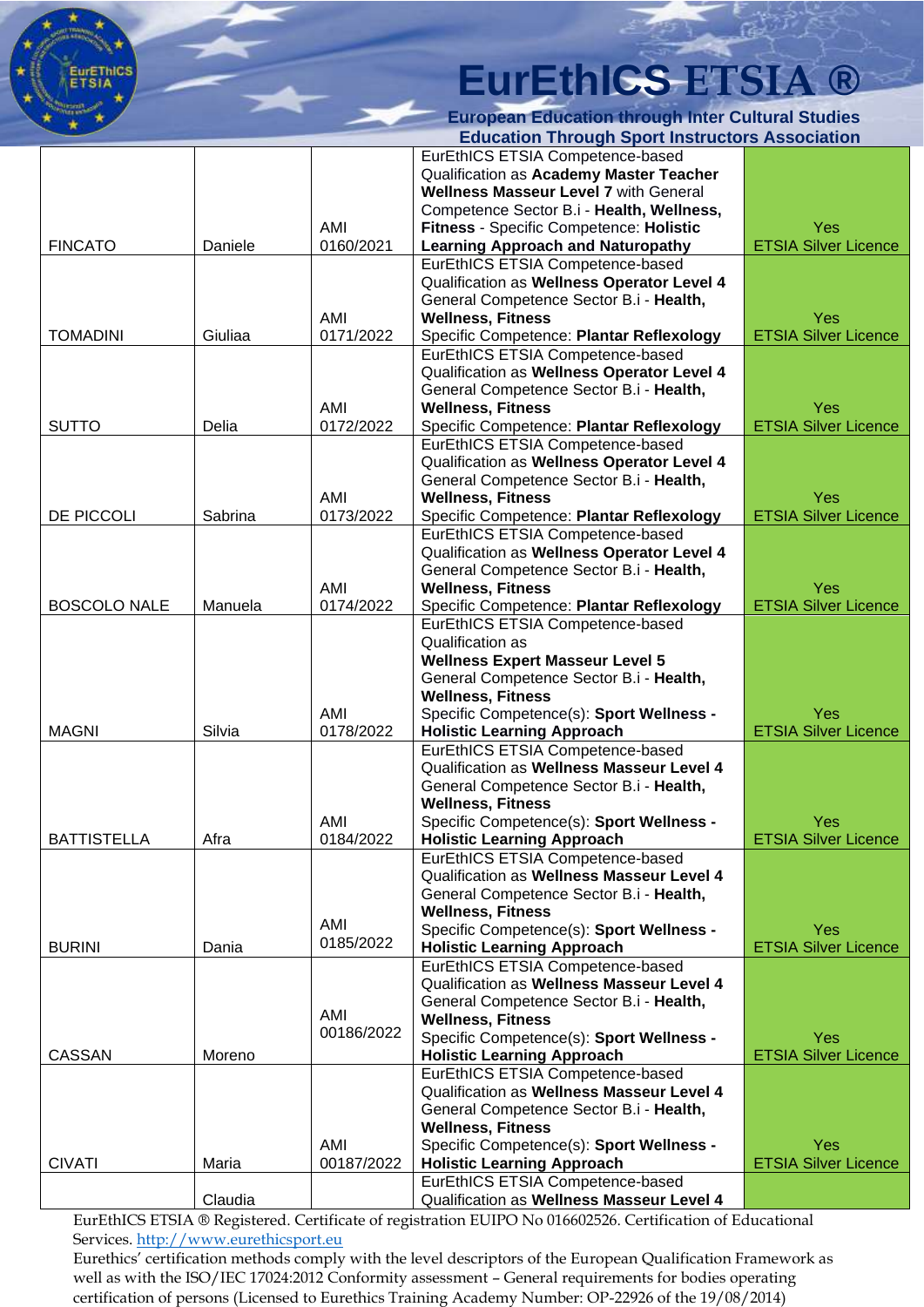

**European Education through Inter Cultural Studies Education Through Sport Instructors Association**

|                    |         |            | General Competence Sector B.i - Health,   |                             |
|--------------------|---------|------------|-------------------------------------------|-----------------------------|
|                    |         |            | <b>Wellness, Fitness</b>                  |                             |
|                    |         | AMI        | Specific Competence(s): Sport Wellness -  | Yes                         |
| DALLAVALLE         |         | 0188/2022  | <b>Holistic Learning Approach</b>         | <b>ETSIA Silver Licence</b> |
|                    |         |            | EurEthICS ETSIA Competence-based          |                             |
|                    |         |            | Qualification as Wellness Masseur Level 4 |                             |
|                    |         |            | General Competence Sector B.i - Health,   |                             |
|                    |         |            | <b>Wellness, Fitness</b>                  |                             |
|                    |         | AMI        | Specific Competence(s): Sport Wellness -  | Yes                         |
| <b>DONADONIBUS</b> | Miranda | 0189/2022  | <b>Holistic Learning Approach</b>         | <b>ETSIA Silver Licence</b> |
| Name not disclosed |         |            | EurEthICS ETSIA Competence-based          |                             |
| for privacy        |         |            | Qualification as Wellness Masseur Level 4 |                             |
|                    |         |            | General Competence Sector B.i - Health,   |                             |
|                    |         |            | <b>Wellness, Fitness</b>                  |                             |
|                    |         |            | Specific Competence(s): Sport Wellness -  | Yes                         |
|                    |         |            | <b>Holistic Learning Approach</b>         | <b>ETSIA Silver Licence</b> |
|                    |         |            | EurEthICS ETSIA Competence-based          |                             |
|                    |         |            | Qualification as Wellness Masseur Level 4 |                             |
|                    |         |            | General Competence Sector B.i - Health,   |                             |
|                    |         |            | <b>Wellness, Fitness</b>                  |                             |
|                    |         | AMI        | Specific Competence(s): Sport Wellness -  | <b>Yes</b>                  |
| <b>GAYTANZHY</b>   | Iryna   | 00191/2022 | <b>Holistic Learning Approach</b>         | <b>ETSIA Silver Licence</b> |
|                    |         |            | EurEthICS ETSIA Competence-based          |                             |
|                    |         |            | Qualification as Wellness Masseur Level 4 |                             |
|                    |         |            | General Competence Sector B.i - Health,   |                             |
|                    |         |            | <b>Wellness, Fitness</b>                  |                             |
|                    |         | AMI        | Specific Competence(s): Sport Wellness -  | <b>Yes</b>                  |
| <b>MIO</b>         | Stefano | 0192/2022  | <b>Holistic Learning Approach</b>         | <b>ETSIA Silver Licence</b> |
|                    |         |            | EurEthICS ETSIA Competence-based          |                             |
|                    |         |            | Qualification as Wellness Masseur Level 4 |                             |
|                    |         |            |                                           |                             |
|                    |         |            | General Competence Sector B.i - Health,   |                             |
|                    |         | AMI        | <b>Wellness, Fitness</b>                  | Yes                         |
| <b>ZAYATS</b>      | Alena   | 0193/2022  | Specific Competence(s): Sport Wellness -  | <b>ETSIA Silver Licence</b> |
|                    |         |            | <b>Holistic Learning Approach</b>         |                             |
|                    |         |            | EurEthICS ETSIA Competence-based          |                             |
|                    |         |            | Qualification as Wellness Masseur Level 4 |                             |
|                    |         |            | General Competence Sector B.i - Health,   |                             |
|                    |         |            | <b>Wellness, Fitness</b>                  |                             |
|                    |         | AMI        | Specific Competence(s): Sport Wellness -  | Yes                         |
| <b>BARRA</b>       | Marie   | 00176/2022 | <b>Holistic Learning Approach</b>         | <b>ETSIA Silver Licence</b> |
|                    |         |            | EurEthICS ETSIA Competence-based          |                             |
|                    |         |            | Qualification as Wellness Masseur Level 4 |                             |
|                    |         |            | General Competence Sector B.i - Health,   |                             |
|                    |         |            | <b>Wellness, Fitness</b>                  |                             |
|                    |         | AMI        | Specific Competence(s): Sport Wellness -  | Yes                         |
| <b>BLANCO</b>      | Elena   | 0177/2022  | <b>Holistic Learning Approach</b>         | <b>ETSIA Silver Licence</b> |
|                    |         |            | EurEthICS ETSIA Competence-based          |                             |
|                    |         |            | Qualification as Wellness Masseur Level 4 |                             |
|                    |         |            | General Competence Sector B.i - Health,   |                             |
|                    |         |            | <b>Wellness, Fitness</b>                  |                             |
|                    |         | AMI        | Specific Competence(s): Sport Wellness -  | <b>Yes</b>                  |
| <b>MONETA</b>      | Lorenza | 0179/2022  | <b>Holistic Learning Approach</b>         | <b>ETSIA Silver Licence</b> |
|                    |         |            | EurEthICS ETSIA Competence-based          |                             |
|                    |         |            | Qualification as Wellness Masseur Level 4 |                             |
|                    |         |            | General Competence Sector B.i - Health,   |                             |
|                    |         |            | <b>Wellness, Fitness</b>                  |                             |
|                    |         | AMI        | Specific Competence(s): Sport Wellness -  | <b>Yes</b>                  |
| <b>PIAZZA</b>      | Stefano | 0180/2022  | <b>Holistic Learning Approach</b>         | <b>ETSIA Silver Licence</b> |

EurEthICS ETSIA ® Registered. Certificate of registration EUIPO No 016602526. Certification of Educational Services. [http://www.eurethicsport.eu](http://www.eurethicsport.eu/)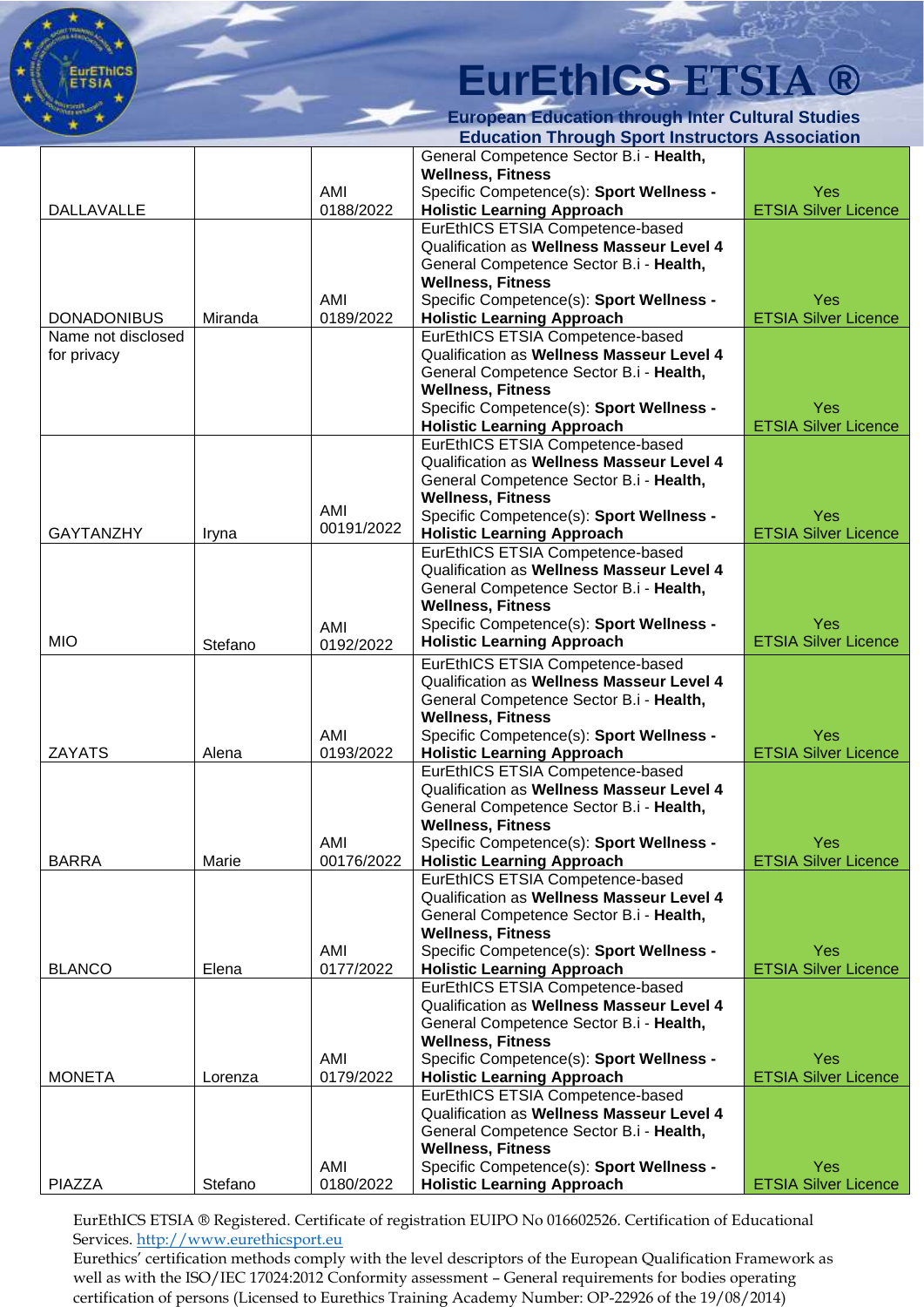

| Yes<br><b>ETSIA Silver Licence</b><br>Yes<br><b>ETSIA Silver Licence</b><br>Yes<br><b>ETSIA Silver Licence</b> |
|----------------------------------------------------------------------------------------------------------------|
|                                                                                                                |
|                                                                                                                |
|                                                                                                                |
|                                                                                                                |
|                                                                                                                |
|                                                                                                                |
|                                                                                                                |
|                                                                                                                |
|                                                                                                                |
|                                                                                                                |
|                                                                                                                |
|                                                                                                                |
|                                                                                                                |
|                                                                                                                |
|                                                                                                                |
|                                                                                                                |
|                                                                                                                |
|                                                                                                                |
|                                                                                                                |
|                                                                                                                |
|                                                                                                                |
|                                                                                                                |
|                                                                                                                |
| Yes                                                                                                            |
| <b>ETSIA Silver Licence</b>                                                                                    |
|                                                                                                                |
|                                                                                                                |
|                                                                                                                |
|                                                                                                                |
| Yes                                                                                                            |
| <b>ETSIA Silver Licence</b>                                                                                    |
|                                                                                                                |
|                                                                                                                |
|                                                                                                                |
|                                                                                                                |
| Yes                                                                                                            |
|                                                                                                                |
| <b>ETSIA Silver Licence</b>                                                                                    |
|                                                                                                                |
|                                                                                                                |
|                                                                                                                |
|                                                                                                                |
| Yes                                                                                                            |
|                                                                                                                |
| <b>ETSIA Silver Licence</b>                                                                                    |
|                                                                                                                |
|                                                                                                                |
|                                                                                                                |
|                                                                                                                |
|                                                                                                                |
| Yes                                                                                                            |
| <b>ETSIA Silver Licence</b>                                                                                    |
|                                                                                                                |
|                                                                                                                |
|                                                                                                                |
|                                                                                                                |
| Yes                                                                                                            |
| <b>ETSIA Silver Licence</b>                                                                                    |
|                                                                                                                |
|                                                                                                                |
|                                                                                                                |
|                                                                                                                |
| Yes                                                                                                            |
|                                                                                                                |

EurEthICS ETSIA ® Registered. Certificate of registration EUIPO No 016602526. Certification of Educational Services. [http://www.eurethicsport.eu](http://www.eurethicsport.eu/)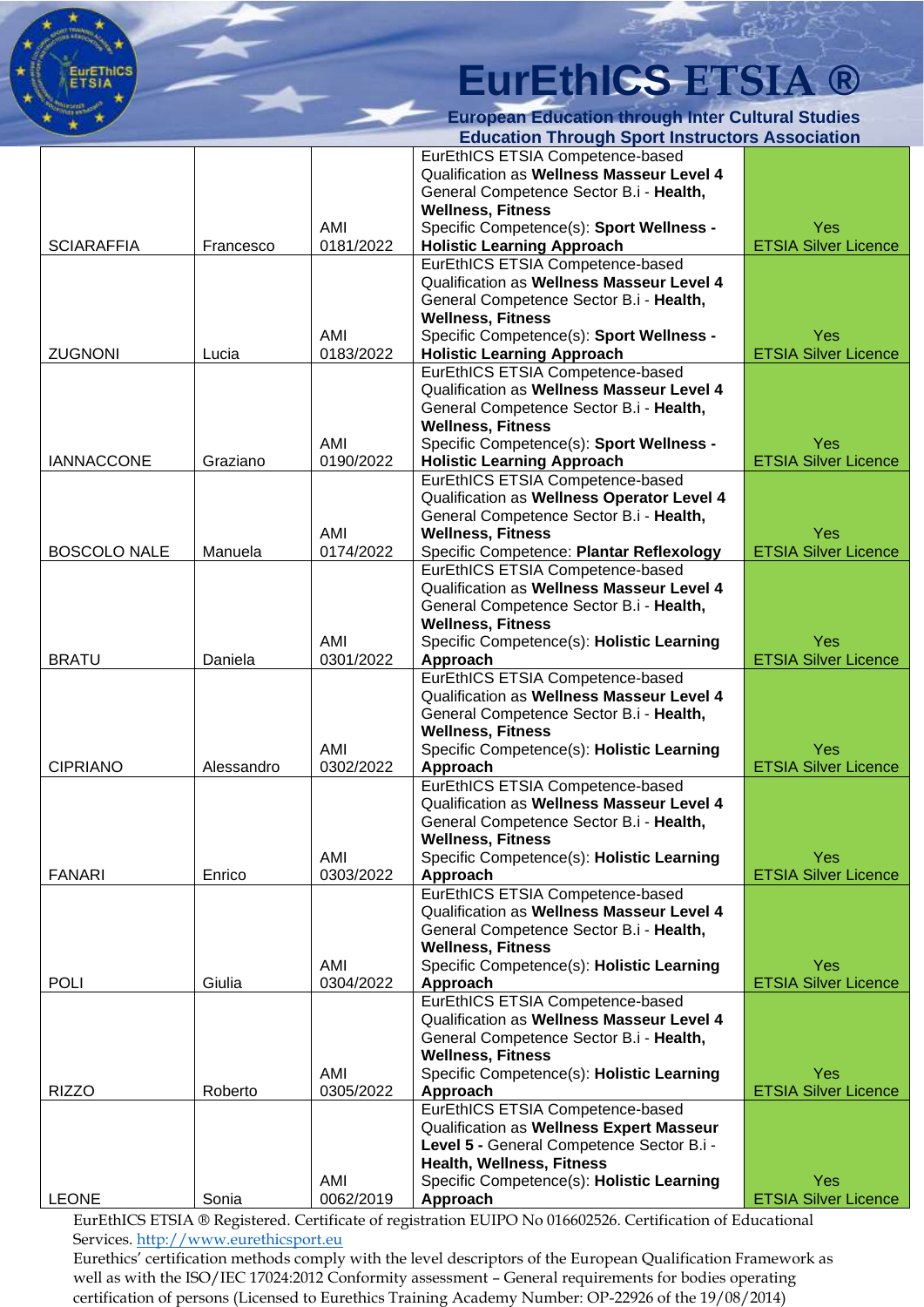**European Education through Inter Cultural Studies Education Through Sport Instructors Association**

|                     | <b>Licence Validity</b> |                  |                                                                      |                                    |
|---------------------|-------------------------|------------------|----------------------------------------------------------------------|------------------------------------|
|                     | 31/05/2022              |                  |                                                                      |                                    |
|                     |                         |                  | EU Expert Fitness Academy Teacher                                    |                                    |
| <b>VERZA</b>        | Barbara                 | AMI<br>0007/2020 | Master Coach Level 7                                                 | <b>Yes</b>                         |
|                     |                         | AMI              | <b>Wellness Expert Masseur Level 5</b><br>EU Expert Wellness Level 7 | <b>EU Expert License</b><br>Yes    |
| <b>LANDINI</b>      | Filippo                 | 0011/2019        | Senior Master Teacher Level 7                                        | <b>EU Expert License</b>           |
|                     |                         | AMI              | EU Expert Massage Level 7                                            | Yes                                |
| <b>MARGHERITINI</b> | Alessandro              | 0121/2021        | Senior Master Teacher Level 7                                        | <b>EU Expert License</b>           |
|                     | Alessandro              | AMI              | EU Expert Physiotherapist Level 77Senior                             | Yes                                |
| <b>BALDINI</b>      | Andrea                  | 0130/2021        | Master Teacher Level 7                                               | <b>EU Expert License</b>           |
|                     |                         | AMI              |                                                                      | Yes                                |
| <b>AMORUSO</b>      | Giuseppe                | 0131/2021        | Wellness Masseur Level 4                                             | <b>ETSIA Silver Licence</b>        |
|                     |                         | <b>AMI</b>       |                                                                      | Yes                                |
| <b>AMORUSO</b>      | Noemi                   | 0132/2021        | Wellness Masseur Level 4                                             | <b>ETSIA Silver Licence</b>        |
|                     |                         | AMI              |                                                                      | Yes                                |
| <b>BAGAROLO</b>     | <b>Ilaria</b>           | 0133/2021        | Wellness Masseur Level 4                                             | <b>ETSIA Silver Licence</b>        |
|                     |                         | AMI              |                                                                      | Yes                                |
| <b>BATTISTUZZI</b>  | Mattia                  | 0134/2021        | Wellness Masseur Level 4                                             | <b>ETSIA Silver Licence</b>        |
|                     |                         | <b>AMI</b>       |                                                                      | Yes                                |
| <b>BELCESCU</b>     | Paula                   | 0135/2021        | Wellness Masseur Level 4                                             | <b>ETSIA Silver Licence</b>        |
|                     |                         | AMI              | Fitness Instructor Level 4                                           | Yes                                |
| <b>BERTOLI</b>      | Fiorenzo                | 0136/2021        | <b>Wellness Masseur Level 4</b>                                      | <b>ETSIA Silver Licence</b>        |
|                     |                         | AMI              |                                                                      | Yes                                |
| <b>BIANCHI</b>      | Rebecca                 | 0137/2021        | Wellness Masseur Level 4                                             | <b>ETSIA Silver Licence</b>        |
|                     |                         | AMI              |                                                                      | Yes                                |
| <b>BREDA</b>        | Stefano                 | 0138/2021        | Wellness Expert Masseur Level 5                                      | <b>ETSIA Silver Licence</b>        |
|                     |                         | <b>AMI</b>       |                                                                      | Yes                                |
| <b>BUCUR</b>        | Camelia                 | 0139/2021        | Wellness Masseur Level 4                                             | <b>ETSIA Silver Licence</b>        |
|                     |                         | AMI              |                                                                      | Yes                                |
| <b>CHITTARO</b>     | Pamela                  | 0140/2021        | Wellness Masseur Level 4                                             | <b>ETSIA Silver Licence</b>        |
|                     |                         | <b>AMI</b>       |                                                                      | Yes                                |
| <b>CIOANCA</b>      | Dorina                  | 0141/2021        | Wellness Masseur Level 4                                             | <b>ETSIA Silver Licence</b>        |
| CRUZ DOS            |                         | AMI<br>0142/2021 |                                                                      | Yes                                |
| <b>SANTOS</b>       | Diana                   | AMI              | Wellness Masseur Level 4                                             | <b>ETSIA Silver Licence</b><br>Yes |
| <b>DIAZ REYES</b>   | Yalenia                 | 0143/2021        | Wellness Masseur Level 4                                             | <b>ETSIA Silver Licence</b>        |
|                     |                         | AMI              |                                                                      | Yes                                |
| GOZ                 | Gianluca                | 0144/2021        | Wellness Masseur Level 4                                             | <b>ETSIA Silver Licence</b>        |
|                     |                         | AMI              |                                                                      | Yes                                |
| <b>MARSON</b>       | Alis                    | 0145/2021        | Wellness Masseur Level 4                                             | <b>ETSIA Silver Licence</b>        |
|                     |                         | AMI              |                                                                      | Yes                                |
| MILEA               | Narcisa-Geta            | 0146/2021        | Wellness Masseur Level 4                                             | <b>ETSIA Silver Licence</b>        |
|                     |                         | AMI              |                                                                      | Yes                                |
| <b>MORAS</b>        | Luca                    | 0147/2021        | Wellness Masseur Level 4                                             | <b>ETSIA Silver Licence</b>        |
|                     |                         | AMI              |                                                                      | <b>Yes</b>                         |
| <b>MORANDINI</b>    | Luca                    | 0148/2021        | Wellness Masseur Level 4                                             | <b>ETSIA Silver Licence</b>        |
|                     |                         | AMI              |                                                                      | <b>Yes</b>                         |
| <b>PALIK</b>        | Mar'yan                 | 0149/2021        | Wellness Masseur Level 4                                             | <b>ETSIA Silver Licence</b>        |
|                     |                         | AMI              |                                                                      | <b>Yes</b>                         |
| <b>PITTARO</b>      | Jessica                 | 0151/2021        | Wellness Masseur Level 4                                             | <b>ETSIA Silver Licence</b>        |
|                     |                         | AMI              |                                                                      | <b>Yes</b>                         |
| <b>PITUSSI</b>      | Manuela                 | 0152/2021        | <b>Wellness Masseur Level 4</b>                                      | <b>ETSIA Silver Licence</b>        |
|                     |                         | AMI              |                                                                      | <b>Yes</b>                         |
| RAMONDETTI          | Diletta                 | 0153/2021        | Wellness Masseur Level 4                                             | <b>ETSIA Silver Licence</b>        |
|                     |                         | AMI              |                                                                      | <b>Yes</b>                         |
| <b>RUJA</b>         | Florina Raluca          | 0154/2021        | Wellness Masseur Level 4                                             | <b>ETSIA Silver Licence</b>        |
| <b>SCADUTO</b>      | Alberto                 | AMI              |                                                                      | Yes                                |

EurEthICS ETSIA ® Registered. Certificate of registration EUIPO No 016602526. Certification of Educational Services. [http://www.eurethicsport.eu](http://www.eurethicsport.eu/)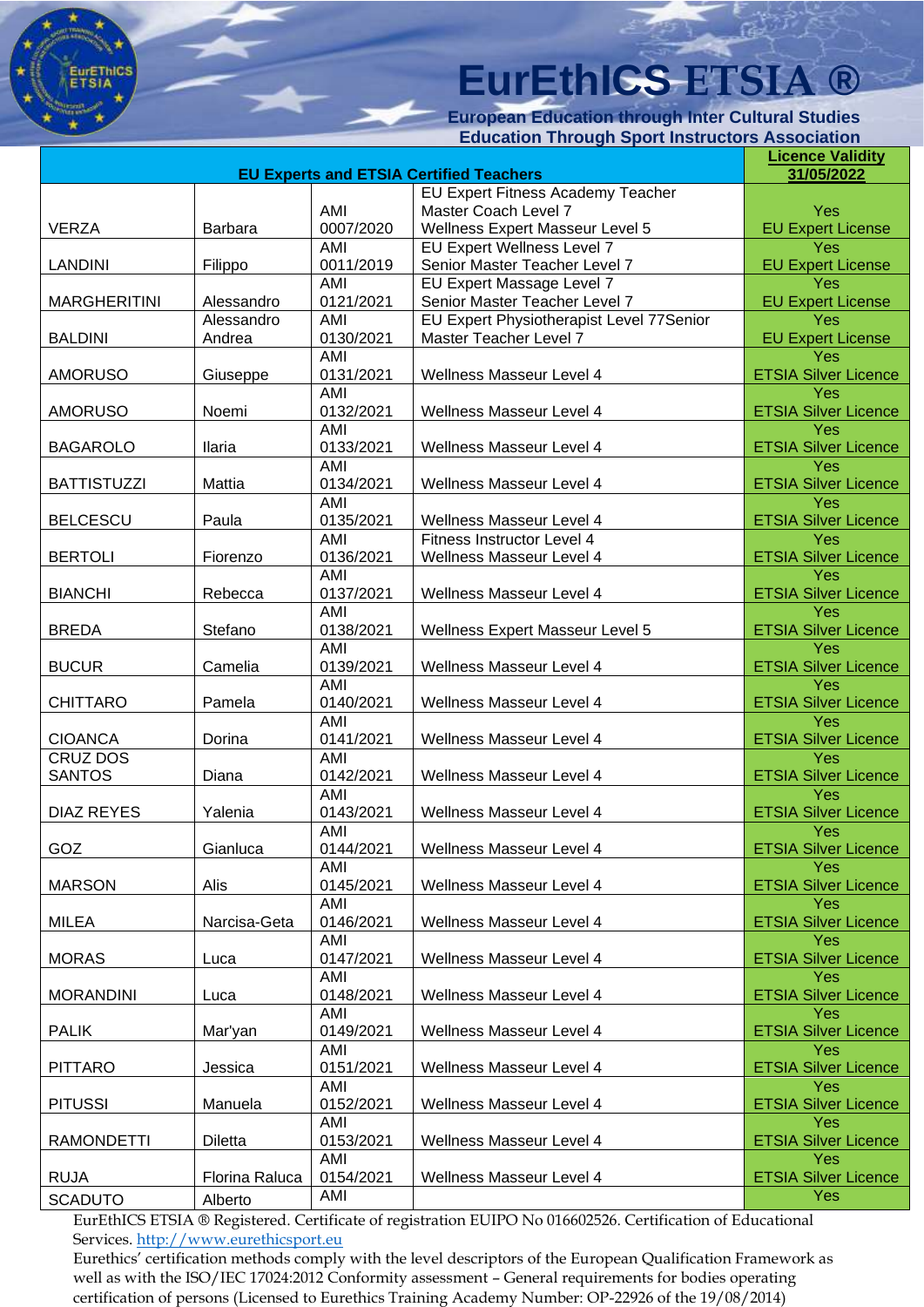**European Education through Inter Cultural Studies** 

| <b>Education Through Sport Instructors Association</b> |                   |                               |                                                      |                                                                   |
|--------------------------------------------------------|-------------------|-------------------------------|------------------------------------------------------|-------------------------------------------------------------------|
|                                                        |                   | 0155/2021                     | Wellness Masseur Level 4                             | <b>ETSIA Silver Licence</b>                                       |
| <b>SILOVICH</b>                                        | Sarah             | AMI<br>0156/2021              | Wellness Masseur Level 4                             | Yes<br><b>ETSIA Silver Licence</b>                                |
| <b>SPESSOTTO</b>                                       | Krizia            | AMI<br>0157/2021              | Wellness Masseur Level 4                             | Yes<br><b>ETSIA Silver Licence</b>                                |
|                                                        |                   | AMI                           |                                                      | Yes                                                               |
| <b>TRIVELLI</b>                                        | Alessandro        | 01582021<br>AMI               | Wellness Masseur Level 4                             | <b>ETSIA Silver Licence</b><br>Yes                                |
| <b>VIDONI</b>                                          | Daniele           | 0159/2021<br>AMI              | Wellness Masseur Level 4                             | <b>ETSIA Silver Licence</b><br>Yes                                |
| <b>ADAMOLI</b>                                         | Maurizio          | 0064/2019                     | Wellness Senior Expert Masseur Level 6               | <b>ETSIA Silver Licence</b>                                       |
| <b>TARANTINO</b>                                       | Nina              | AMI<br>0120/2020              | Wellness Masseur Level 4                             | Yes<br><b>ETSIA Silver Licence</b>                                |
| <b>TOMASELLA</b>                                       | Vittorio          | AMI<br>0121/2020              | Wellness Masseur Level 4                             | Yes<br><b>ETSIA Silver Licence</b>                                |
| CASTELLETTO                                            | Carmen            | AMI<br>0104/2020              | Wellness Masseur Level 4                             | Yes<br><b>ETSIA Silver Licence</b>                                |
|                                                        |                   | AMI                           |                                                      | Yes                                                               |
| <b>DISTEFANO</b>                                       | Vanessa           | 0059/2019<br>AMI              | Wellness Expert Masseur Level 5                      | <b>ETSIA Silver Licence</b><br>Yes                                |
| <b>LENISA</b>                                          | Sonia             | 0061/2019<br>AMI              | Wellness Expert Masseur Level 5                      | <b>ETSIA Silver Licence</b><br>Yes                                |
| <b>LUCCHETTA</b>                                       | Martino           | 0063/2019                     | <b>Wellness Expert Masseur Level 5</b>               | <b>ETSIA Silver Licence</b>                                       |
| <b>DAN</b>                                             | Violeta           | AMI<br>0106/2020              | Wellness Masseur Level 4                             | Yes<br><b>ETSIA Silver Licence</b>                                |
| <b>DAVID</b>                                           | Nadia             | AMI<br>0107/2020              | Wellness Masseur Level 4                             | Yes<br><b>ETSIA Silver Licence</b>                                |
| <b>DELLI ZOTTI</b>                                     | Andrea            | AMI<br>0108/2020              | Wellness Masseur Level 4                             | Yes<br><b>ETSIA Silver Licence</b>                                |
| <b>GHERGHELAS</b>                                      | Roxana            | AMI<br>0112/2020              | Wellness Masseur Level 4                             | Yes<br><b>ETSIA Silver Licence</b>                                |
| <b>GUARINIELLO</b>                                     | Manuel            | AMI<br>0113/2020              | Wellness Masseur Level 4                             | <b>Yes</b><br><b>ETSIA Silver Licence</b>                         |
|                                                        |                   | AMI                           |                                                      | <b>Yes</b>                                                        |
| CASTELLETTO<br><b>SANDRE</b>                           | Carmen<br>Luca    | 0104/2020<br>AMI<br>0047/2019 | Wellness Masseur Level 4<br>Wellness Masseur Level 4 | <b>ETSIA Silver Licence</b><br>Yes<br><b>ETSIA Silver Licence</b> |
|                                                        |                   | AMI                           |                                                      | Yes                                                               |
| CROATTO                                                | Gabriele          | 0056/2019                     | Wellness Expert Masseur Level 5                      | <b>ETSIA Silver Licence</b>                                       |
| <b>ZUCCHET</b>                                         | Marzia            | AMI<br>0051/2019              | Wellness Masseur Level 4                             | Yes<br><b>ETSIA Silver Licence</b>                                |
| <b>TUCCI</b>                                           | Luciano           | AMI<br>0100/2020              | Wellness Senior Expert Masseur Level 6               | Yes<br><b>ETSIA Silver Licence</b>                                |
| <b>MENDES</b>                                          | Ana Luzia         | AMI<br>0125/2020              | <b>Wellness Expert Masseur Level 5</b>               | Yes<br><b>ETSIA Silver Licence</b>                                |
| <b>FORGIARINI</b>                                      | Filippo           | AMI<br>0110/2020              | Wellness Expert Masseur Level 5                      | Yes<br><b>ETSIA Silver Licence</b>                                |
| <b>BERTON</b>                                          | Daniela           | AMI<br>0101/2020              | Wellness Masseur Level 4                             | Yes<br><b>ETSIA Silver Licence</b>                                |
| <b>DAN</b>                                             | Violeta           | AMI<br>0106/2020              | Wellness Masseur Level 4                             | Yes<br><b>ETSIA Silver Licence</b>                                |
| <b>FIORIDO</b>                                         | Miguel            | AMI<br>0037/2019              | Wellness Masseur Level 4                             | Yes<br><b>ETSIA Silver Licence</b>                                |
| <b>MELINTE MELLA</b>                                   | Sebastian         | AMI<br>0040/2019              | Wellness Masseur Level 4                             | Yes<br><b>ETSIA Silver Licence</b>                                |
| <b>MIOKOVIC</b>                                        | Simona<br>Eugenia | AMI<br>0041/2019              | Wellness Masseur Level 4                             | <b>Yes</b><br><b>ETSIA Silver Licence</b>                         |

EurEthICS ETSIA ® Registered. Certificate of registration EUIPO No 016602526. Certification of Educational Services. [http://www.eurethicsport.eu](http://www.eurethicsport.eu/)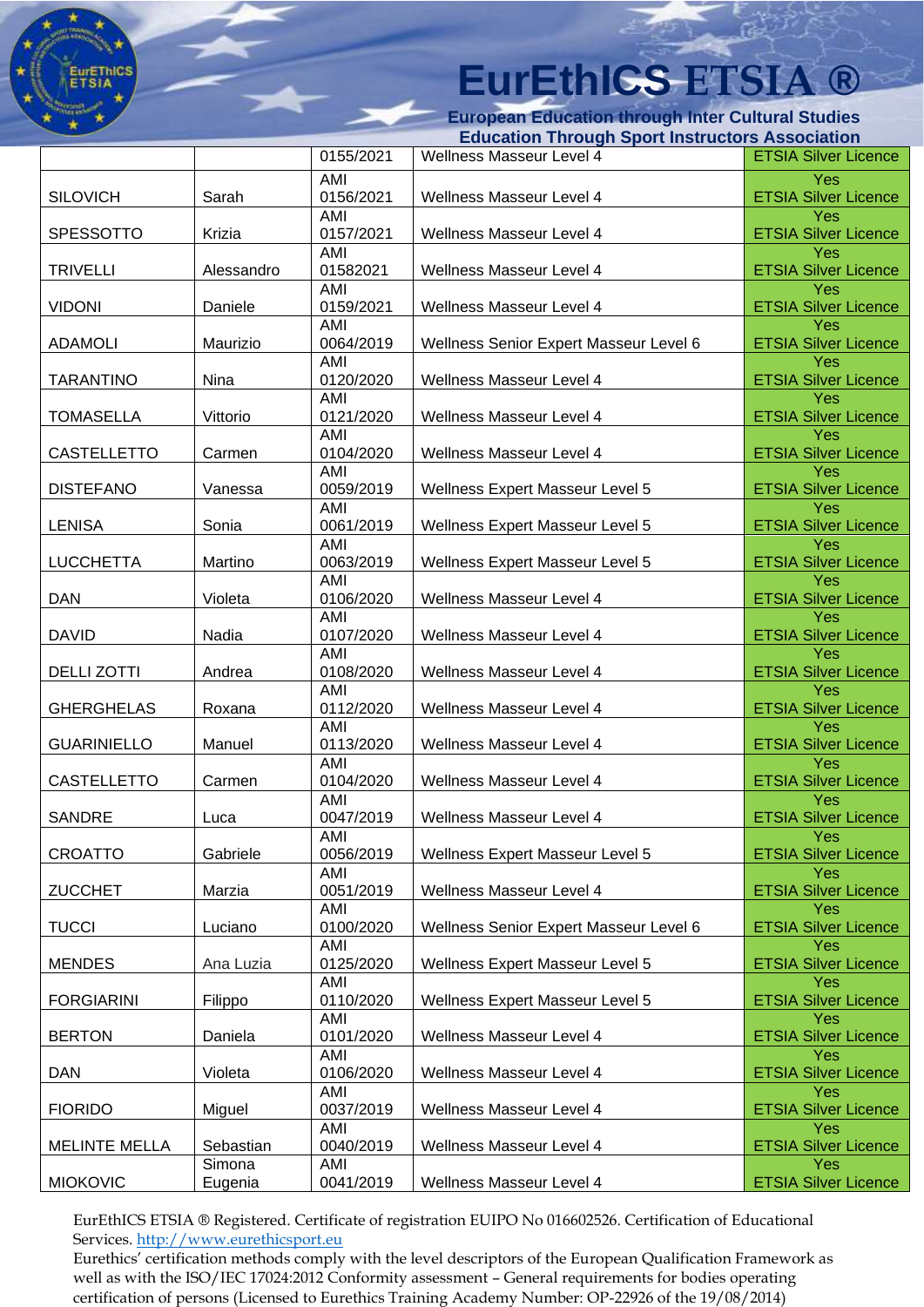**European Education through Inter Cultural Studies Education Through Sport Instructors Association**

|                     |              |                  | aavanon 1111 ought opont mou actors Association             |                                                      |
|---------------------|--------------|------------------|-------------------------------------------------------------|------------------------------------------------------|
| <b>MORETTI</b>      | Stefano      | AMI<br>0042/2019 | Wellness Masseur Level 4                                    | Yes<br><b>ETSIA Silver Licence</b>                   |
|                     |              | AMI              |                                                             | Yes                                                  |
| <b>RICCATO</b>      | Enrico       | 0070/2019<br>AMI | Wellness Expert Masseur Level 5<br><b>Holistic Wellness</b> | <b>ETSIA Silver Licence</b><br>Yes                   |
| <b>SCIANNANTENO</b> | Massimiliano | 0073/2020        | Expert Masseur Level 5                                      | <b>ETSIA Silver Licence</b>                          |
|                     |              |                  |                                                             |                                                      |
|                     | <b>ETSIA</b> | <b>Teachers</b>  |                                                             | Yes                                                  |
| <b>LUBRANO</b>      | Michelangelo | AMI<br>0077/2019 | Wellness Master Masseur Level 7                             | <b>ETSIA Licence</b><br><b>Expired</b>               |
| <b>RODARO</b>       | Marianela    | AMI<br>0078/2019 | Fitness Senior Coach Level 6                                | <b>Yes</b><br><b>ETSIA Licence</b><br><b>Expired</b> |
|                     |              |                  | Wellness Senior Expert Masseur Level 6                      | <b>Yes</b>                                           |
| DE CANDIDO          | Serena       | AMI<br>0082/2019 |                                                             | <b>ETSIA Licence</b><br><b>Expired</b>               |
|                     |              | AMI              | Wellness Senior Expert Masseur Level 6                      | Yes<br><b>ETSIA Licence</b>                          |
| <b>MARZOTTO</b>     | Alessandro   | 0090/2019        |                                                             | <b>Expired</b>                                       |
|                     |              | AMI              | Senior Sport Educator Level 6                               | <b>Yes</b><br><b>ETSIA Licence</b>                   |
| <b>VARUTTI</b>      | Ilenia       | 0052/2019        |                                                             | <b>Expired</b><br><b>Yes</b>                         |
| <b>COLAVIN</b>      | Claudia      | AMI<br>0055/2019 | Wellness Expert Masseur Level 5                             | <b>ETSIA Licence</b><br><b>Expired</b>               |
|                     |              |                  |                                                             | <b>Yes</b>                                           |
| DE LUCA             | Stefano      | AMI<br>0057/2019 | Wellness Expert Masseur Level 5                             | <b>ETSIA Licence</b><br><b>Expired</b>               |
|                     |              | AMI              | Wellness Expert Masseur Level 5                             | <b>Yes</b><br><b>ETSIA Licence</b>                   |
| CAPPELLO            | Lisa         | 0060/2019        |                                                             | <b>Expired</b>                                       |
|                     |              | AMI              | Wellness Expert Masseur Level 5                             | Yes<br><b>ETSIA Licence</b>                          |
| <b>PINTORI</b>      | Francesca    | 0068/2019        |                                                             | <b>Expired</b><br>Yes                                |
| <b>TODARELLO</b>    | Marta        | AMI<br>0072/2019 | Wellness Expert Masseur Level 5                             | <b>ETSIA Licence</b><br><b>Expired</b>               |
|                     |              |                  |                                                             | <b>Yes</b>                                           |
| <b>PETELIN</b>      | Ariella      | AMI<br>0091/2019 | Fitness Coach Level 5                                       | <b>ETSIA Licence</b><br><b>Expired</b>               |
|                     |              | AMI              | Wellness Masseur Level 4                                    | <b>Yes</b><br><b>ETSIA License</b>                   |
| <b>BASSETTI</b>     | Michela      | 0030/2019        |                                                             | <b>Expired</b>                                       |
|                     |              | AMI              | Wellness Masseur Level 4                                    | <b>Yes</b><br><b>ETSIA License</b>                   |
| <b>COJUHARI</b>     | Valentina    | 0032/2019        |                                                             | <b>Expired</b>                                       |
|                     |              |                  |                                                             | <b>Yes</b>                                           |
| <b>DADALICA</b>     | Daniela      | AMI<br>0033/2019 | <b>Wellness Masseur Level 4</b>                             | <b>ETSIA License</b><br><b>Expired</b>               |
|                     |              |                  |                                                             | <b>Yes</b>                                           |
| DI GENNARO          | Gerolamo     | AMI<br>0034/2019 | Wellness Masseur Level 4                                    | <b>ETSIA License</b><br><b>Expired</b>               |
|                     |              |                  |                                                             | <b>Yes</b>                                           |
| <b>DUGARO</b>       | Romina       | AMI<br>0035/2019 | <b>Wellness Masseur Level 4</b>                             | <b>ETSIA License</b><br><b>Expired</b>               |
| <b>FANELLA</b>      | Sara         | AMI<br>0036/2019 | Wellness Masseur Level 4                                    | <b>Yes</b>                                           |
|                     |              |                  |                                                             |                                                      |

EurEthICS ETSIA ® Registered. Certificate of registration EUIPO No 016602526. Certification of Educational Services. [http://www.eurethicsport.eu](http://www.eurethicsport.eu/)